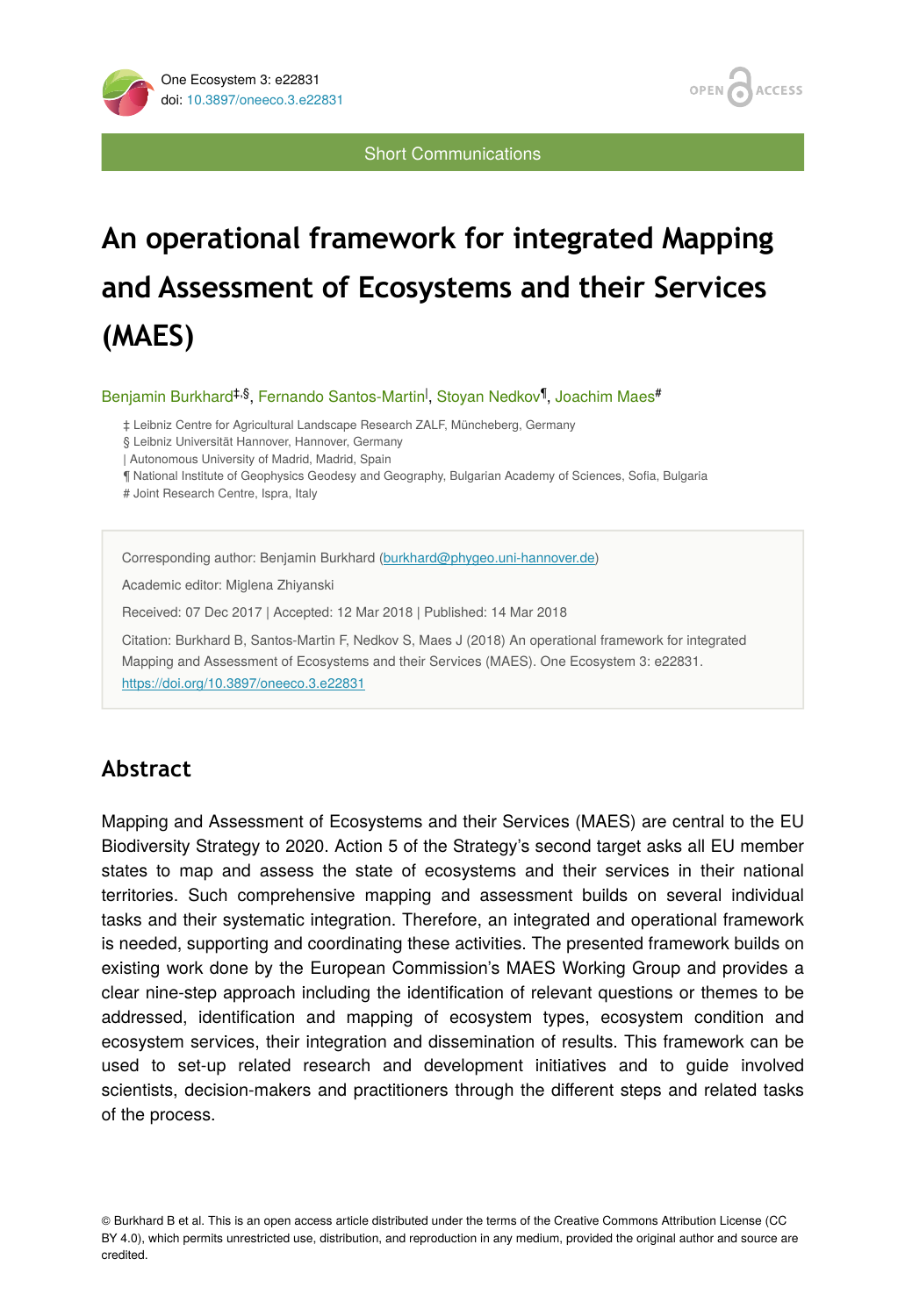#### **Keywords**

ecosystem services, MAES, integrated assessment, stakeholder, EU policy

## **Background**

Ecosystem Services (ES) have a high potential for application in policy and decision making (Costanza et al., 2017). Before that, ES need to be quantified in an integrated manner, across domains of biophysical, social and economic methods and on different spatiotemporal scales. All ES are spatial phenomena, thus mapping them makes sense (Burkhard and Maes 2017, Burkhard et al. 2012a).

The European Union's (EU) [Biodiversity Strategy to 2020](http://ec.europa.eu/environment/nature/biodiversity/strategy/index_en.htm) aims under its Target 2 to maintain and enhance ES in Europe. To this end, the European Commission is developing a knowledge base on ecosystems (Maes et al. 2012). Action 5 of the Strategy is the legal basis for this knowledge base. It foresees that EU Member States, together with the European Commission, will map and assess the state of ecosystems and their services in their national territory by 2014, assess the economic value of such services, and promote the integration of these values into accounting and reporting systems at national and EU level by 2020.

The Working Group on [Mapping and Assessment on Ecosystems and their Services](http://biodiversity.europa.eu/maes) (MAES) is mandated to co-ordinate and oversee Action 5. In 2012, the Working Group developed ideas for a coherent analytical framework to ensure that consistent approaches are used. The report, adopted in April 2013, proposed a conceptual framework linking biodiversity, ecosystem condition and ecosystem services to human well-being. Furthermore, it develops a typology for ecosystems in Europe and promotes the use of the Common International Classification of Ecosystem Services [\(CICES;](http://cices.eu/) Haines-Young and Potschin 2013, Maes et al. 2016b). In a next step, this framework was further developed by providing guidance and indicators. Practical guidance has been provided through a common assessment framework (page 22 in Maes et al. 2014) while a selection of indicators has been proposed to map and assess ecosystem condition and ES.

This paper builds on the MAES common assessment framework and reorganises it in a number of practical steps to be followed to ensure an integrated result. The MAES conceptual model (page 17 in Maes et al. 2013) is based on the premise that the delivery of certain ES, upon which we rely for our socio-economic development and long-term human well-being, is strongly dependent on both the spatial accessibility of ecosystems as well as on ecosystem condition. This hypothesis has been translated into a structure to guide the ecosystem assessment work as required by Action 5: (i) Mapping of ecosystems; (ii) Defining the condition of the ecosystem; (iii) Quantification of the services provided by the ecosystem; and (iv) Compilation of these into an integrated ecosystem assessment.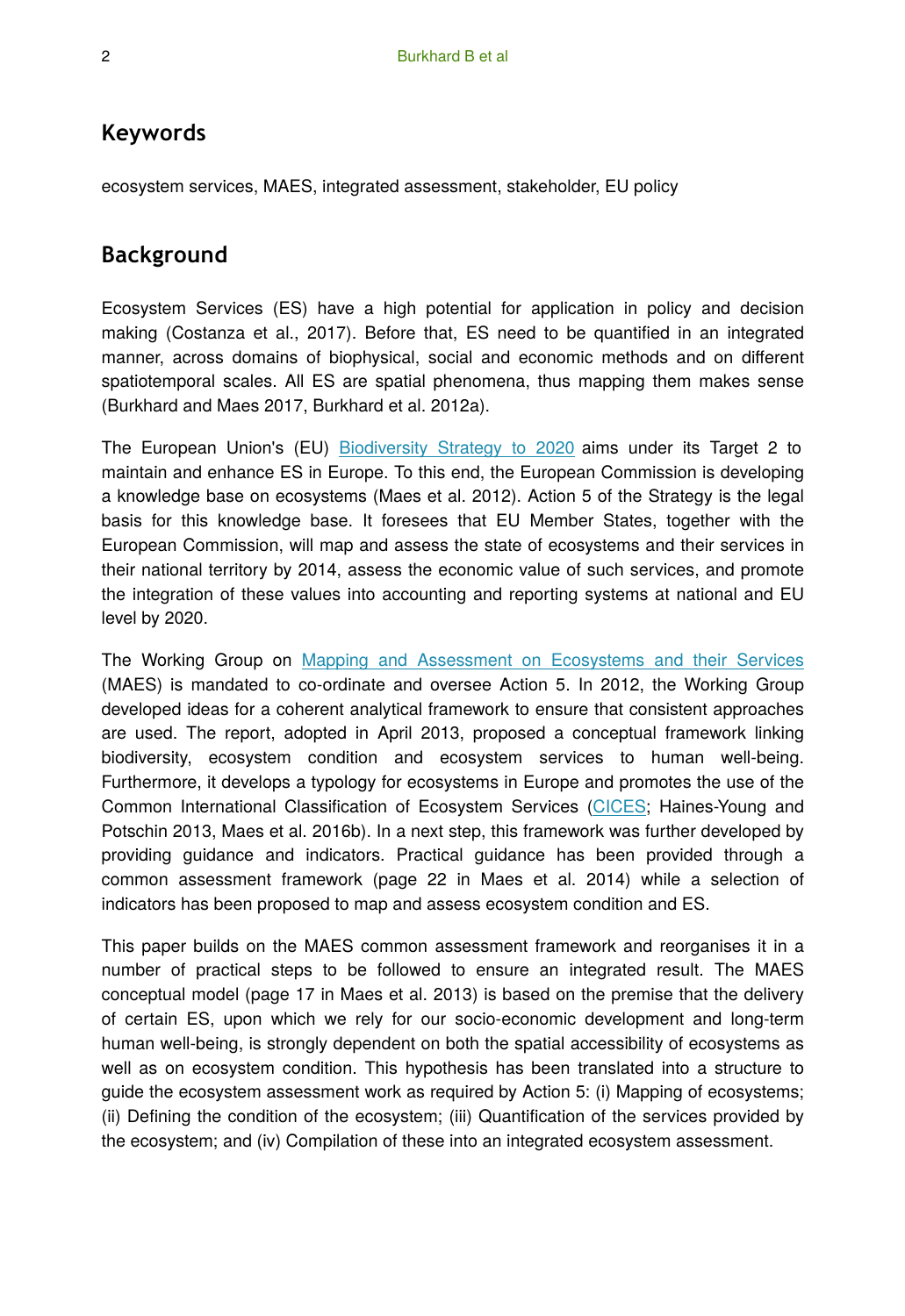This paper enhances the operational guidance of the MAES common assessment framework by providing nine steps which ensure the delivery of an integrated ecosystem assessment at EU and national levels. The paper contributes to the objectives of the [ESME](http://www.esmeralda-project.eu/) [RALDA project\\*2](http://www.esmeralda-project.eu/), a Support and Coordination Action (SCA) funded under the European Commission's Horizon 2020 funding scheme with the specific aim of supporting the implementation of Action 5 in EU Member States. The framework delivered in this paper can be used to specifically guide the integrated assessment of the state of ecosystems and their services in the EU which is foreseen in 2019 in the framework of the MAES initiative (Maes et al. 2018). In addition, ESMERALDA will deliver a framework for integrated ecosystem assessment which can be used in a broader policy context and which aims to integrate ecosystems and their services in design and implementation of policies.

## **The framework**

The operational framework for integrated MAES that is proposed is composed of nine consecutive steps:

- Step 1: Question and theme identification;
- Step 2: Identification of ecosystem types;
- Step 3: Mapping of ecosystem types;
- Step 4: Defining ecosystem condition and identification of ES delivered by ecosystems;
- Step 5: Selecting indicators for ecosystem condition and ES;
- Step 6: Ecosystem condition and ES indicator quantification;
- Step 7: Mapping ecosystem condition and ES;
- Step 8: Results integration; and
- Step 9: Dissemination and communication of results.

Step 1 refers to clearly defined questions that should be addressed, this being key to successful implementation of ES in decision-making (Rosenthal et al. 2014). Steps 2-3 refer to ecosystem types, steps 4-7 deal with mapping and assessment of ecosystem condition and ES. Steps 8-9 finally integrate, disseminate and communicate the outcomes of the mapping and assessment. Relevant stakeholders should optimally be involved in each of the nine steps. The authors have, however, indicated the minimum stakeholder involvement needed for successful implementation of MAES (Fig. 1).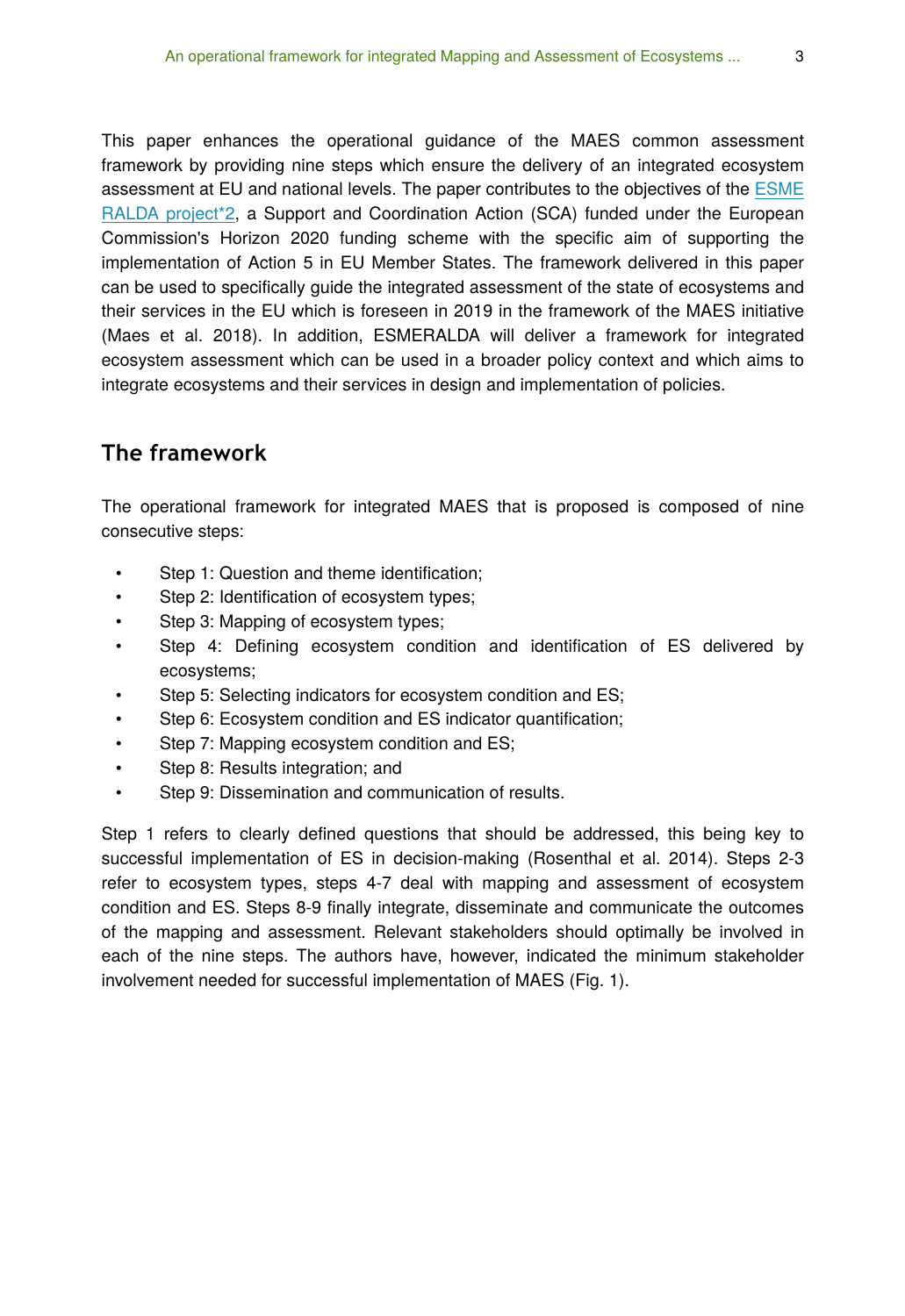

#### Figure 1.

Framework for integrated Mapping and Assessment of Ecosystems and their Services (MAES). Colours and basic structure refer to Figure 2 of the 2nd MAES report (Maes et al. 2014).

Definitions of terms used in the framework can be found in Table 1

#### Table 1.

Definitions for terms used in the framework (based on Maes et al. 2016a, Maes et al. 2013, Maes et al. 2016b, Potschin and Burkhard 2015, ESMERALDA 2015, EEA 2016).

| Term                              | <b>Definition</b>                                                                                                                                                                                                                                                                                                                                                                                                                                                                                                                                                                                                            |
|-----------------------------------|------------------------------------------------------------------------------------------------------------------------------------------------------------------------------------------------------------------------------------------------------------------------------------------------------------------------------------------------------------------------------------------------------------------------------------------------------------------------------------------------------------------------------------------------------------------------------------------------------------------------------|
| <b>Assessment</b>                 | The analysis and review of information derived from research for the purpose of helping someone<br>in a position of responsibility to evaluate possible actions or think about a problem. Assessment<br>means assembling, summarising, organising, interpreting and possibly reconciling pieces of<br>existing knowledge and communicating them so that they are relevant and helpful to an intelligent<br>but inexpert decision-maker. Predominantly, scientific evidence is translated into information that<br>is understandable for policy and decision-making, e.g. through maps, indicators, narratives and<br>graphs. |
| Integrated<br>assessment          | Integrates data and information on biophysical ecosystem components with socio-economic<br>system components and the societal and policy contexts in which they are embedded. Links<br>between ecosystem condition, habitat quality and biodiversity, how they affect the ability of<br>ecosystems to deliver ecosystem services and then evaluating the consequences for human well-<br>being are assessed.                                                                                                                                                                                                                 |
| Ecosystem<br>condition            | A description of the structure or functioning of an ecosystem according to some predefined<br>criteria. Relates to the capacity of an ecosystem to yield services.                                                                                                                                                                                                                                                                                                                                                                                                                                                           |
| Ecosystem<br>(service)<br>mapping | Spatial delineation of ecosystems as well as their condition and the services they supply through<br>the spatial integration of a wide range of data sets. The different mapping approaches and<br>techniques are embedded in the integrated and consistent assessment framework.                                                                                                                                                                                                                                                                                                                                            |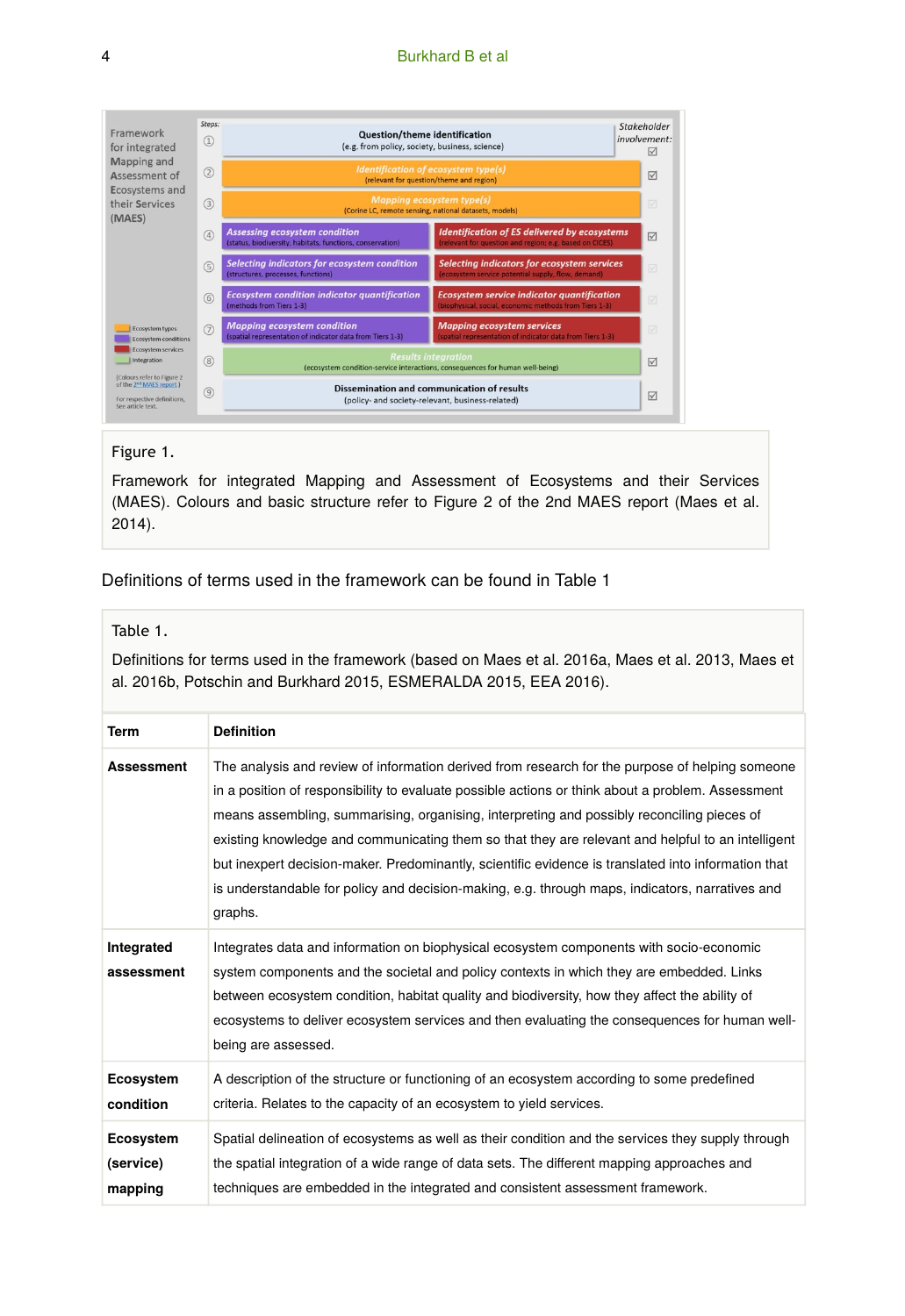| Term     | <b>Definition</b>                                                                             |
|----------|-----------------------------------------------------------------------------------------------|
| Tiered   | A flexible mapping and assessment approach from simple (Tier 1) to complex (Tier 3) methods,  |
| approach | combining less sophisticated, expert- and land cover-based approaches and the use of existing |
|          | ES indicator data, with more complex and comprehensive modelling frameworks.                  |

In the following, each individual step will be described in more detail:

## **Step 1. Question and theme identification (from policy, society, business and science)**

Every ecosystem assessment has to be relevant to a certain theme and address a broad range of questions pertaining to decision-making processes which occur at different levels of decision-making and across different actors of society. If not, it may simply end up in a library. MAES-relevant actors include policy-makers (on EU, national, regional and local levels), the society (EU as a whole, individual member state citizens or groups of citizens, regions and municipalities, NGOs), business people (companies, land users) and science (as developers and users of MAES-related products). A first list of 12 policy questions can be found in Maes et al. 2013, but the list will be revised in subsequent work.

#### **Step 2. Identification of ecosystem types**

One would expect that an ecosystem type is more than land cover and land use categories. Ecosystems are dynamic complexes of plant, animal and micro-organism communitiesand their non-living environment interacting as a functional unit. In practice, ecosystem classifications are enhanced land cover maps and include additional information about for instance the soil, the climate and the vegetation to come to a more detailed identification of ecosystems types. Thus, ecosystems within each category share a set of climatic, geophysical and biochemical conditions, biological conditions (including species composition and interactions) and socio-economic factors shaping land cover (as dominant uses by humans tend to differ across ecosystems) (Maes et al. 2013). The classification of ecosystems types is important for many ecosystem functions, for instance the breeding and feeding of birds, which requires different neighboring ecosystems or mosaics of cropland, grassland and forests that are more attractive for recreation than uniform landscapes. In EEA 2016), a classification of ecosystem types for the European Union based on enhanced land cover is provided. To develop an agreed typology (classification) of ecosystems, it is necessary to know first the purpose of the mapping, the required scale and the data availability. The ecosystem typology for mapping proposed by EEA 2016) provides a framework that can be used as a basis or reference for the identification of ecosystem types for the needs of the EU Biodiversity strategy. Its hierarchy is developed at a first and a second level, which can be aggregated at the European scale. The further classification on third and fourth levels can be developed specifically for the individual EU member states in order to reveal the country specifics. A classification at third level has, for example, been developed and applied for urban ecosystems in Bulgaria (Nedkov et al. 2017). It is based on the National Concept for Spatial Development in Bulgaria and the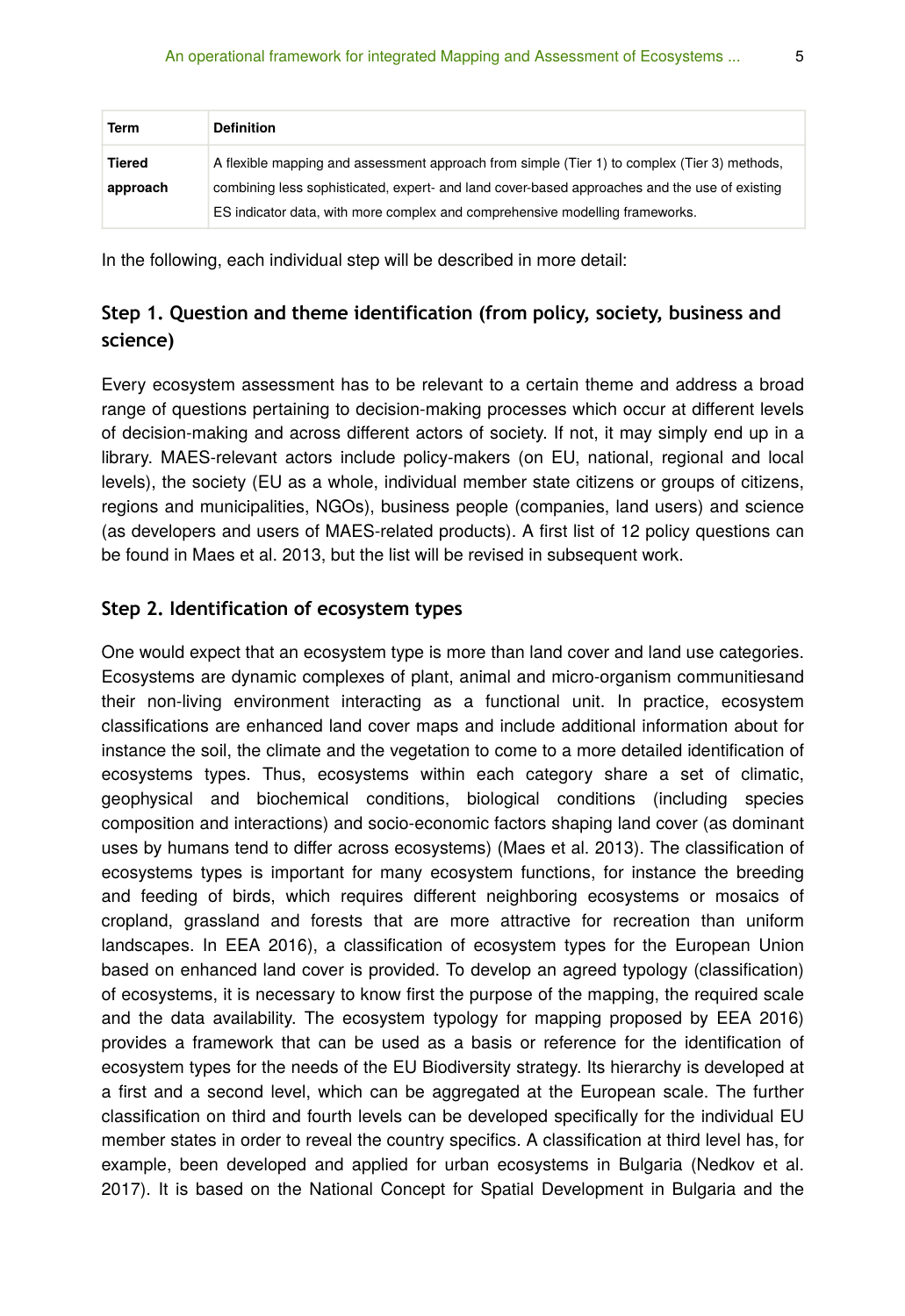classes are defined in correspondence with the EUNIS habitat classification\*1.Blasi et al. 2017) proposed an ecosystem map for the implementation of the EU Biodiversity strategy in Italy which contains 84 ecosystem types.

#### **Step 3. Mapping of ecosystem types**

Ecosystem mapping is increasingly being undertaken at a variety of scales and for various purposes. It is a powerful tool for decision-makers that can be used as a communication tool to initiate discussions and engagement with stakeholders (Erhard et al. 2017). Once a typology of ecosystems has been defined, the next step is to map their spatial extent based on their biotic and abiotic characteristics. The map can be compiled and the underlying spatial data can be analysed using Geographical Information System (GIS) techniques, for instance to provide statistical information on the spatial extents and distribution of the different ecosystem types. For example, a map of ecosystem types on the European scale has been produced by combining maps of [CORINE land cover](http://land.copernicus.eu/pan-european/corine-land-cover) with the [EUNIS habitats](https://eunis.eea.europa.eu/) [database](https://eunis.eea.europa.eu/) (EEA 2016). Despite uncertainties implied in the delineation of ecosystems using spatially explicit units (as explained in EEA 2016), these types of maps are an important contribution to conservation objectives, such as assessing the degree to which different ecosystems are covered by protected area networks. The delineated ecosystem types can also be used as spatial units for the assessment of selected ES. They can for example be regarded as Service Providing Units (SPUs; Burkhard and Maes 2017). This is valid especially for provisioning ES such as crops or timber production, which are directly associated with agricultural and forest ecosystems respectively.

#### **Step 4a. Defining ecosystem condition**

An assessment of the condition of the various ecosystem types requires information about drivers, mainly land/sea use and management and pressures such as land-take, fragmentation, biodiversity loss, invasive species, pollution and climate change as well as their impacts on the structure and function of each ecosystem type.

An important part of this step is to define what ecosystem condition is. Ecosystem condition for the purpose of MAES is the physical, chemical and biological condition of an ecosystem at a particular point in time. The [Millennium Ecosystem Assessment](https://www.millenniumassessment.org/) described ecosystem condition as the capacity to provide ES. In relation to natural capital accounting, ecosystem condition reflects the overall quality of an ecosystem asset, in terms of its characteristics ([System of Environmental-Economic Accounting - Experimental Ecosystem](https://unstats.un.org/unsd/envaccounting/eea_project/default.asp) [Accounting \(](https://unstats.un.org/unsd/envaccounting/eea_project/default.asp)SEEA-EEA)). Specific definitions of ecosystem condition can be elaborated for each ecosystem type, for instance by making explicit reference to policy targets such as achieving favourable conservation status of protected habitats or achieving water quality targets.

Importantly, assessing ecosystem condition also requires a baseline or a reference against which the current condition can be evaluated. This can be a point in time or space where undisturbed ecosystem condition prevails. In cases where neither pristine condition nor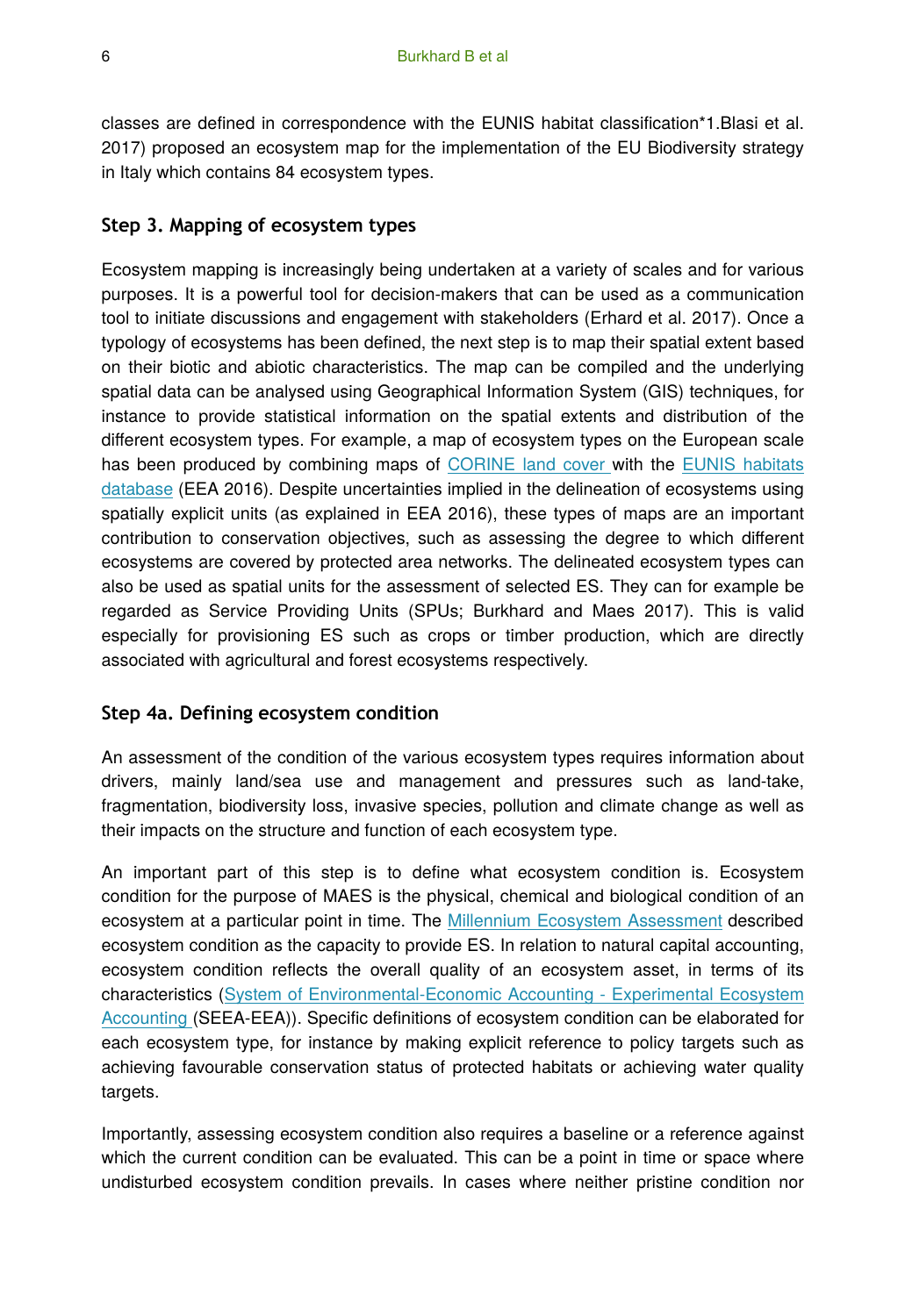historical references can be found, statistical approaches and expert judgement can be used to set the reference. However, in many cases, reference conditions are difficult to define and proposals result in substantial scientific debate. It is particularly difficult to define reference conditions in social-ecological systems where people and ecosystems have closely interacted over several thousand years to co-produce ES (Jones et al. 2016). As an alternative, a baseline situation can be used to assess and compare the current conditions of ecosystems in order to detect further deterioration or improvements. Concepts such as ecological integrity (Müller 2005) and ecosystem health (Rapport et al. 1998) help to identify and describe key elements of ecosystem condition and to understand their interactions.

#### **Step 4b. Identification of ES delivered by ecosystems**

The questions (from Step 1), as well as stakeholders involved in the process, drive the selection of ES to be included in the assessment. Different ecosystems deliver different ES with different quantities and qualities. There are also however substantial differences in ES supply depending on land use, climate or environmental condition. A list with essential ES which should be part of the assessment can be drawn from available global ES classifications and adapted according to specific needs or the specific context. EU MAEStype assessments are usually based on [CICES](https://cices.eu/), which provides a very comprehensive ES classification in five hierarchical levels. Four of them (section, division, group, class) are precisely defined while the fifth level (class type) is open. Many class types can potentially be recognised and nested in the higher level classes, depending on the ecosystems being considered (Haines-Young and Potschin 2013). This enables selection and further division of ES according to the specific needs of the study and scale.

#### **Step 5a. Selecting indicators for ecosystem condition**

Following the rather broad definition of ecosystem condition in step 4a, indicators for ecosystem condition are likely to describe the abiotic and biotic quality of ecosystems (Erhard et al. 2017). The abiotic or environmental quality is usually indicated by soil, water and air quality in terms of their chemical composition. The biotic quality of an ecosystem is often described by structural metrics such as the presence or abundance of particular species, the composition of communities or the physical structure of ecosystems as well as by functional metrics such as certain ecological processes (Jørgensen et al. 2013Palmer and Febria 2012). Biodiversity is a key factor for the supply of many ES. Concepts such as Essential Biodiversity Variables (EBV) can help to systematically select appropriate indicators covering relevant aspects of biodiversity and to link them to ecosystem condition (Haase et al. 2017). Ecosystem structures and functions are different in terrestrial, freshwater, coastal and marine ecosystems. Therefore, specific indicators need to be selected that represent the peculiarities of respective ecosystem types.

Both structures and functions define the capacity of the ecosystem to provide ES. Usually ecosystem condition indicator frameworks also include information about the pressure on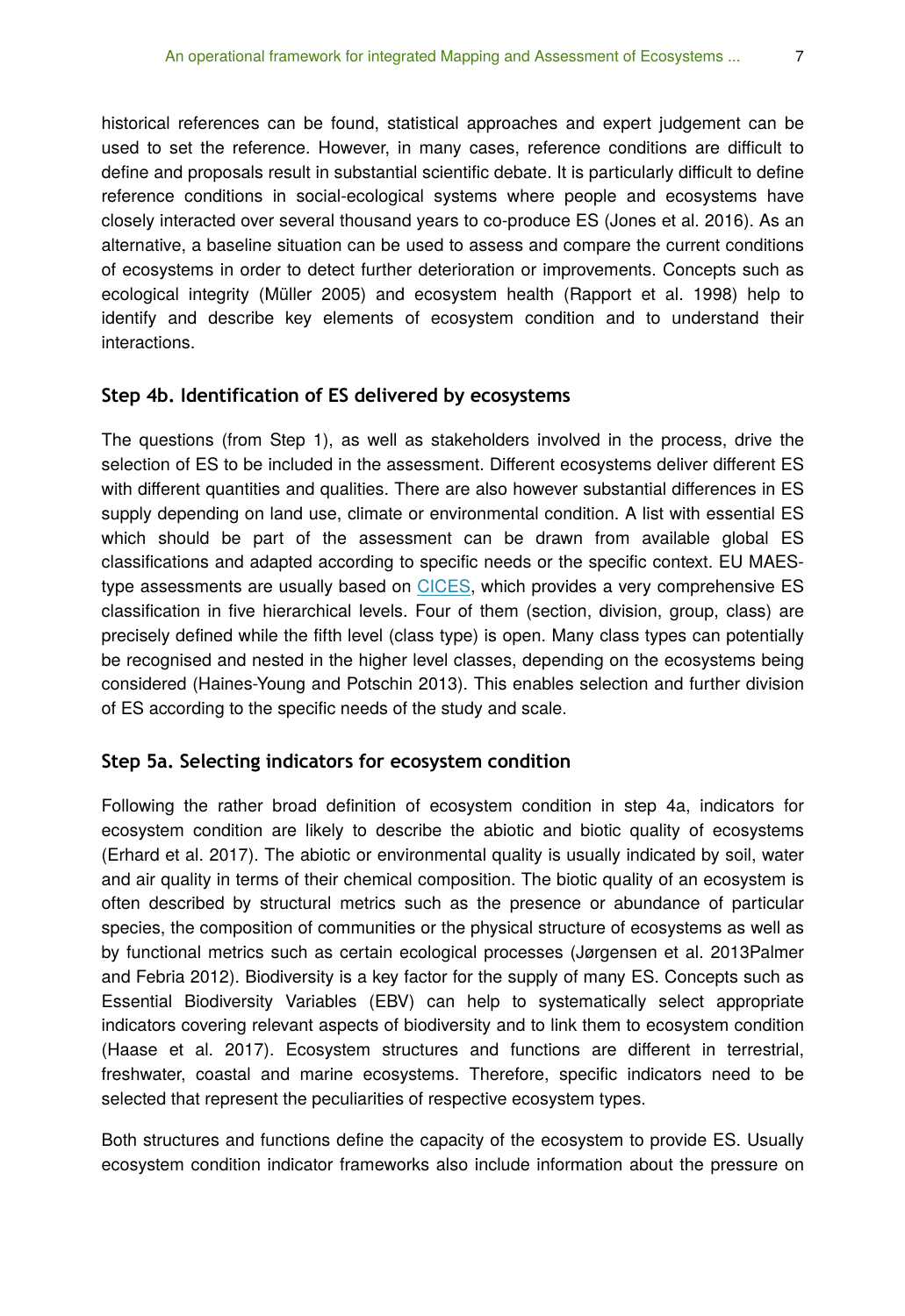ecosystems (e.g. deposition of nitrogen or habitat fragmentation), as they would allow policy and decision-makers or ecosystem managers to take action.

#### **Step 5b. Selecting indicators for ecosystem services**

A complete understanding of the flow of ES from ecosystems to society entails a set of indicators which describes three aspects: the potential of ecosystems to provide a sustainable flow of services, the demand for services by beneficiaries and the actual use of the service (Burkhard and Maes 2017). The ecosystem services 'cascade' (Haines-Young and Potschin 2012) can be used to organise ES indicators along these different aspects.

The flow of services from ecosystems as benefits to people neither come for free nor by themselves. ES, in order to be beneficial and valuable to humans, normally require additional investments from other types of capital (Burkhard et al. 2012b). The energy, water and matter contents of ES are therefore, in almost all cases, a combination of natural (ecosystem processes-based) components and human-based inputs. Therefore, these anthropogenic inputs could also be part of an ES indicator set. Grunewald et al. 2017) proposed a set of indicators for four ES (fibres and other materials, flood protection, mass stabilisation and experiential use of plants animas and land-/seascape) which were implemented at national scale in Germany and contain both natural (e.g. forest area, green space) and anthropogenic (e.g. development of annual logging, proportion of built-up areas) components.

#### **Step 6a. Ecosystem condition indicator quantification**

Ecosystem condition indicators are ideally quantified based on field measurements or through (monitoring) datasets which store such measurements. Structural indicators can usually be measured using single-point-in-time measurements whereas functional indicators depend on at least two measurements in time. Examples include measurements of the concentration of nitrogen in rivers or field observations of iconic species such as salmon. Additionally to direct measurements, process-based modelling and GIS techniques provide possibilities to extrapolate and further analyse existing datasets.

Aggregation methods are available to combine several indicators or metrics into single indicators or sets of indicators which can be used to capture the condition of an ecosystem in a reduced number of indicators or quality scores (Müller 2005).

#### **Step 6b. Ecosystem service indicator quantification**

A variety of biophysical, economic and social methods exists to quantify ES indicators (Chapter 4 in Burkhard and Maes 2017). Biophysical methods map ES supply, use or demand as stocks or flows in physical units (such as ha, kg,  $m^3$ ). They can be based on observations (field measurements or remote sensing) or on ecological and biophysical models. Economic methods quantify and assess economic or monetary ES values, socialcultural methods seek to assign non-monetary values to ES. The selection of the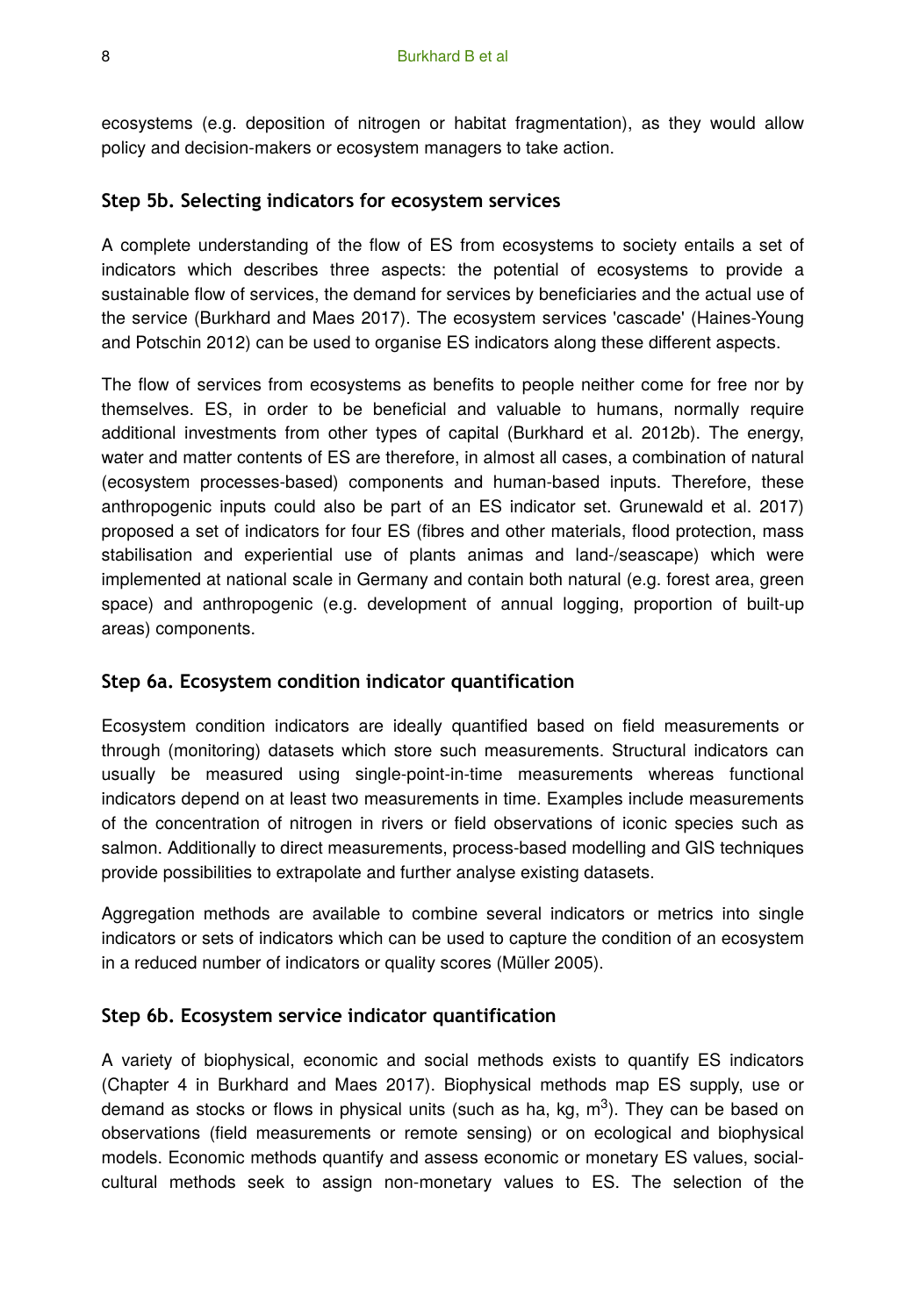appropriate method for each indicator depends on the specifics of its measurement, data availability and the scale and purpose of the study. A tiered approach (Table 1) helps to find respective methods.

#### **Step 7a. Mapping ecosystem condition**

Ecosystems are impacted by different pressures. They broadly fall into five categories (HIPOCO): Habitat and land conversion, Introductions of invasive alien species, Pollution and eutrophication, Overexploitation, Climate change and Others (e.g. soil erosion). These pressures on ecosystems vary in time but also in space. Consequently, ecosystem condition is variable across the landscape and mapping of condition is needed to understand how ES capacities spatially change or where mitigation actions need to take place.

However, since the quantification of ecosystem condition is so dependent on measurements (Step 6a), maps of ecosystem condition are not readily available and resource-intensive to produce, in particular for larger areas. This contrasts with ES mapping (step 7b), for which frequently computer-based models are applied in case direct or indirect observations are not available. Data collections based on monitoring networks across countries for mapping air and water quality are usually available and can be used for mapping ecosystem condition. Presence or absence data for species which are used in ecosystem condition assessments are available as well, butthese have not usually been sampled using harmonised protocols, thus limiting the applicability for mapping.

As an alternative, pressures on ecosystems (see above) can be used as proxies for mapping because there is often a direct (negative) relationship between pressures and condition (EEA 2016).

#### **Step 7b. Mapping ecosystem services**

ES maps quantify and visualise where and to what extent ecosystems contribute to human well-being (Burkhard and Maes 2017). ES maps thus operationalize the ES framework and related concepts. To understand ES provision in a spatial context, there is a need to identify both where ES are generated and where they are used. Accordingly, several methods have been developed to map ES supply (or potential), ES use and demand for ES (Burkhard et al. 2012a)

Integrated mapping approaches typically follow a tiered approach (Table 1), starting from maps derived from, for instance, land cover or land use datasets which serve as a basis to add more detailed information about ecosystem functioning or expert-based knowledge about ecosystems. There is a growing number of methods, tools and decision support systems which can be used to map ES. They can be consulted in Burkhard and Maes 2017. Key components for high quality ES maps are scientific accuracy, reproducibility and credibility. This can be achieved by incorporating stakeholder knowledge, by the use of common mapping standards and by improving our systems to monitor ES.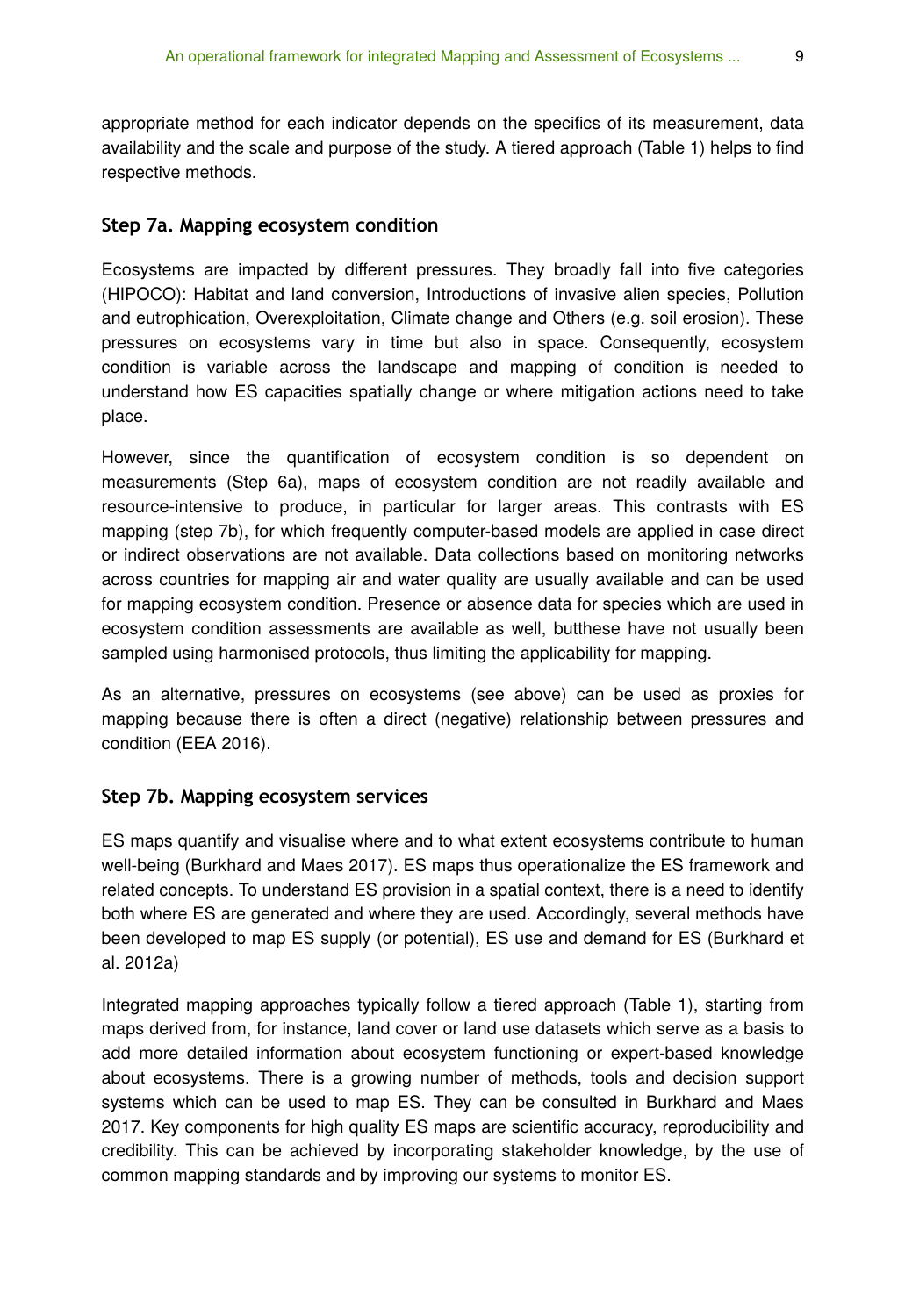#### **Step 8. Results integration**

An integrated ecosystem assessment considers the condition of ecosystems as well as their capacity to deliver ES and to contribute to human well-being. Thus, it first brings together two ecosystem assessment approaches and then links the results to human wellbeing in the sense of complex interlinked Social-Ecological Systems (SES). The ecosystem assessment approaches are based on first assessing the condition or state of an ecosystem based on its similarity with a least-impacted, reference or historical state (e.g. ecological status assessments of the EU [Water Framework Directive](http://ec.europa.eu/environment/water/water-framework/index_en.html) (WFD)). This is based on indicators such as species richness, pollutant concentration or habitat fragmentation. The second approach measures the performance of ecosystems by evaluating the level of ES they provide to humans (such as the amount of drinking water, pollutant removal or carbon sequestration).

In the context of MAES, results integration needs to combine the knowledge on ecosystem condition and ES to address key questions. Some examples are: Are Europe's ecosystems in good shape to continue delivering essential ES? What is the relationship between ecosystem condition and ES delivery? How can we use information on ecosystem condition and services to help prioritise restoration of degraded ecosystems?

#### **Step 9. Dissemination and communication of results**

The integrated ES mapping and assessment results should be relevant and helpful not only to the ES community, but also to an intelligent but usually inexpert decision-maker. Therefore, they need to be translated into information that is understandable for decisionmakers from policy, business and society. In order to prepare the maps and other assessment materials for effective dissemination and communication, it is necessary to define several questions such as: What level of decision-making is intended to be reached? Which decision making body should be addressed? What spatial and temporal scale this body is responsible for? What are the concrete questions to be addressed? When the answers of these questions are found, the specific needs of the decision makers should be analyzed. Klein et al. 2015) proposed a demand analysis to identify user demands for ES information. The results of their survey was highly heterogeneous. However, they managed to identify five main recommendations: (1) 3D landscape visualisations are preferred for analysing and exploring ES-related information; (2) texts and abstracts are preferred for communication and discussion support; (3) thematic 2D map representations are preferred to support scenario development in public applications; (4) abstract 3D landscape visualisations facilitate estimations in group applications; and (5) charts and tables, in combination with thematic 2D map representations, support analyses (Klein et al. 2015).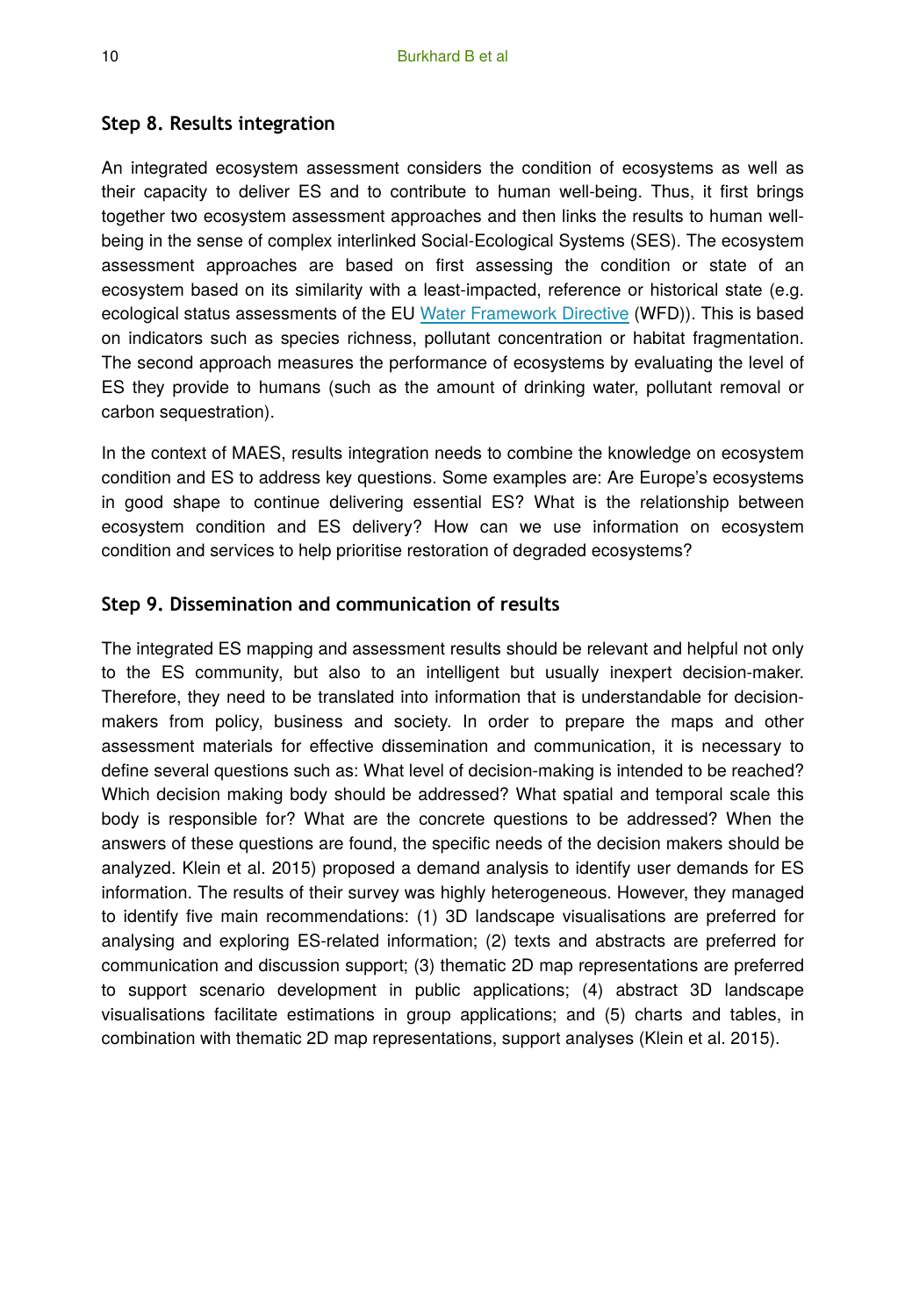## **Conclusions**

The presented framework provides a structure to guide integrated mapping and assessment of ecosystems and their services. Its linear step-wise structure facilitates the development of respective studies, starting from relevant questions to be answered and leading to the communication of integrated results. The authors are aware that such a linear approach may not cover all aspects, interrelations and feedbacks in complex socialecological systems. ES are a truly transdisciplinary field of research and application and the involvement of stakeholders is mandatory if the assessment is to be successful. The authors, however, rather want to provide an easy-to-comprehend and applicable multitiered approach, considering different ES quantification and mapping methods (biophysical, social-cultural and economic) that can be applied according to specific needs, data and resources availability.

## **Acknowledgements**

The development of the framework is partly based on work in the project [ESMERALDA,](http://www.esmeralda-project.eu/) receiving funding from the European Union's Horizon 2020 research and innovation programme under grant agreement No 642007. We furthermore acknowledge the [EU](http://biodiversity.europa.eu/maes) [MAES Working Group](http://biodiversity.europa.eu/maes), providing important inputs, discussions and support. We thank Ms Angie Faust from Leibniz Universität Hannover for checking the language of the manuscript. The views expressed in the article are personal and do not necessarily reflect an official position of the European Commission.

## **References**

- Blasi C, Capotorti G, Alós Ortí MM, Anzellotti I, Attorre F, Azzella MM, Carli E, Copiz R, Garfì V, Manes F, Marando F, Marchetti M, Mollo B, Zavattero L (2017) Ecosystem mapping for the implementation of the European Biodiversity Strategy at the national level: The case of Italy. Environmental Science & Policy 78: 173-184. [https://](https://doi.org/10.1016/j.envsci.2017.09.002) [doi.org/10.1016/j.envsci.2017.09.002](https://doi.org/10.1016/j.envsci.2017.09.002)
- Burkhard B, Kroll F, Nedkov S, Müller F (2012a) Mapping ecosystem service supply, demand and budgets. Ecological Indicators 21: 17‑29. [https://doi.org/10.1016/](https://doi.org/10.1016/j.ecolind.2011.06.019) [j.ecolind.2011.06.019](https://doi.org/10.1016/j.ecolind.2011.06.019)
- Burkhard B, Groot Rd, Costanza R, Seppelt R, Joergensen S, Potschin M (2012b) Solutions for Sustaining Natural Capital and Ecosystem Services. Ecological Indicators 21: 1‑6. <https://doi.org/10.1016/j.ecolind.2012.03.008>
- Burkhard B, Maes J (Eds) (2017) Mapping Ecosystem Services. Pensoft Publishers, Sofia, 374 pp. [ISBN 978-954-642-830-1]<https://doi.org/10.3897/ab.e12837>
- EEA (Ed.) (2016) Mapping and assessing the condition of Europe's ecosystems: progress and challenges. EEA Report, No 3/2016. European Environment Agency, Copenhagen, 148 pp. URL: [http://www.eea.europa.eu/publications/mapping-europes](http://www.eea.europa.eu/publications/mapping-europes-ecosystems/at_download/file)[ecosystems/at\\_download/](http://www.eea.europa.eu/publications/mapping-europes-ecosystems/at_download/file)file [ISBN 978-92-9213-726-7]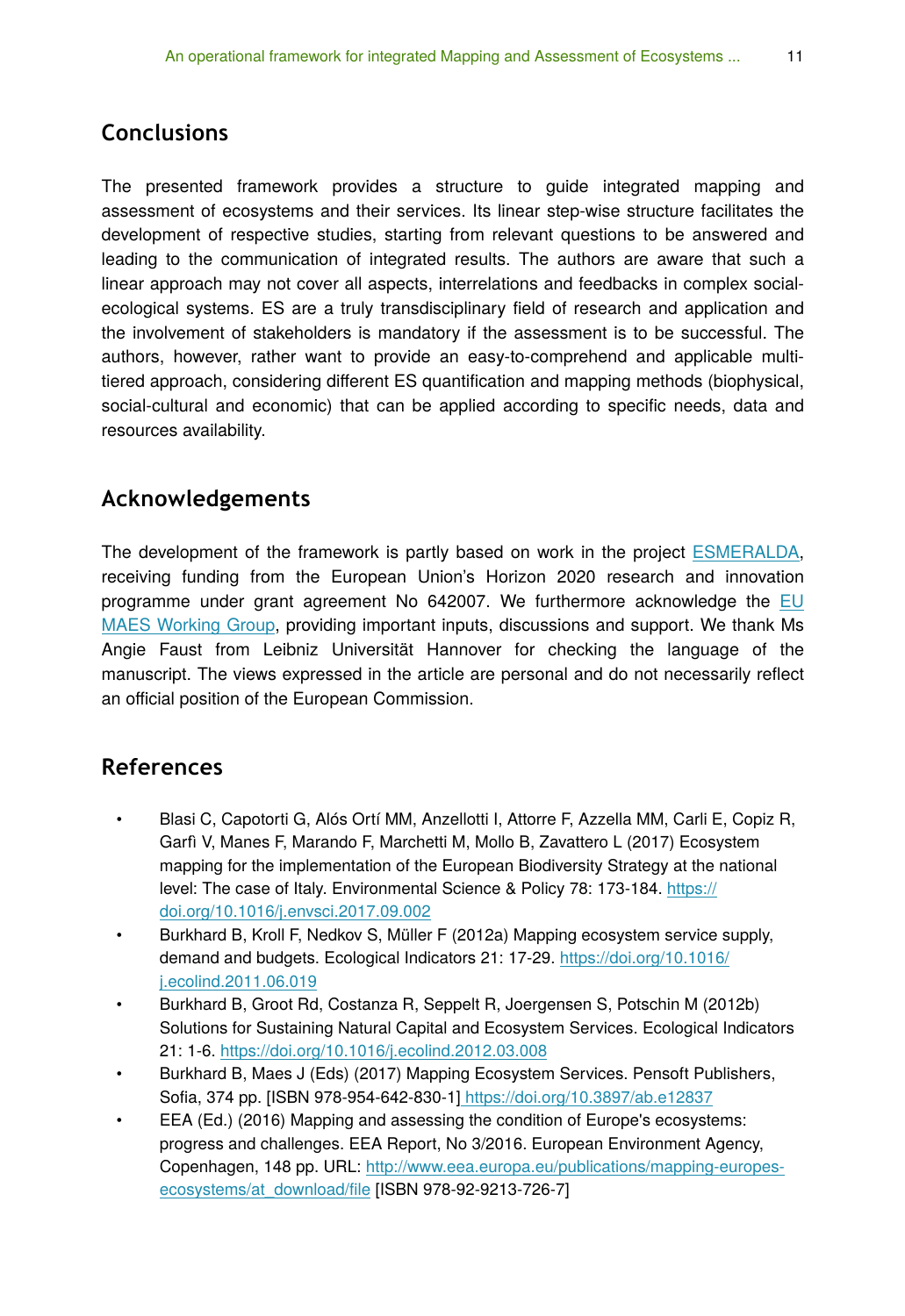- Erhard M, Banko G, Malak DA, Martin FS (2017) Mapping ecosystem types and conditions. In: Burkhard B, Maes J (Eds) Mapping Ecosystem Services. Advanced Books <https://doi.org/10.3897/ab.e1283>
- ESMERALDA (2015) Description of Action (DoA). Pensoft, Sofia, 178 pp.
- Grunewald K, Syrbe R, Walz U, Richter B, Meinel G, Herold H, Marzelli S (2017) Germany's Ecosystem Services – State of the Indicator Development for a Nationwide Assessment and Monitoring. One Ecosystem 2: e14021. [https://doi.org/10.3897/](https://doi.org/10.3897/oneeco.2.e14021) [oneeco.2.e14021](https://doi.org/10.3897/oneeco.2.e14021)
- Haase P, Tonkin J, Stoll S, Burkhard B, Frenzel M, Geijzendorffer I, Häuser C, Klotz S, Kühn I, McDowell W, Mirtl M, Müller F, Musche M, Penner J, Zacharias S, Schmeller D (2017) The next generation of site-based long-term ecological monitoring: Linking essential biodiversity variables and ecosystem integrity. Science of The Total Environment 1376‑1384.<https://doi.org/10.1016/j.scitotenv.2017.08.111>
- Haines-Young R, Potschin M (2012) The links between biodiversity, ecosystem services and human well-being. Ecosystem Ecology. [https://doi.org/10.1017/](https://doi.org/10.1017/cbo9780511750458.007) [cbo9780511750458.007](https://doi.org/10.1017/cbo9780511750458.007)
- Haines-Young R, Potschin M (2013) CICES V4.3 Report prepared following consultation on CICES Version. EEA Framework Contract No EEA/IEA/09/003. URL: [https://unstats.un.org/unsd/envaccounting/seeaRev/GCComments/CICES\\_Report.pdf](https://unstats.un.org/unsd/envaccounting/seeaRev/GCComments/CICES_Report.pdf)
- Jones L, Norton L, Austin Z, Browne AL, Donovan D, Emmett BA, Grabowski ZJ, Howard DC, Jones JP, Kenter JO, Manley W, Morris C, Robinson DA, Short C, Siriwardena GM, Stevens CJ, Storkey J, Waters RD, Willis GF (2016) Stocks and flows of natural and human-derived capital in ecosystem services. Land Use Policy 52: 151‑162. <https://doi.org/10.1016/j.landusepol.2015.12.014>
- Jørgensen SE, Burkhard B, Müller F (2013) Twenty volumes of ecological indicators An accounting short review. Ecological Indicators 28: 4‑9. [https://doi.org/10.1016/](https://doi.org/10.1016/j.ecolind.2012.12.018) [j.ecolind.2012.12.018](https://doi.org/10.1016/j.ecolind.2012.12.018)
- Klein TM, Celio E, Grêt-Regamey A (2015) Ecosystem services visualization and communication: A demand analysis approach for designing information and conceptualizing decision support systems. Ecosystem Services 13: 173-183. [https://](https://doi.org/10.1016/j.ecoser.2015.02.006) [doi.org/10.1016/j.ecoser.2015.02.006](https://doi.org/10.1016/j.ecoser.2015.02.006)
- Maes J, Egoh B, Willemen L, Liquete C, Vihervaara P, Schägner JP, Grizzetti B, Drakou E, Notte AL, Zulian G, Bouraoui F, Paracchini ML, Braat L, Bidoglio G (2012) Mapping ecosystem services for policy support and decision making in the European Union. Ecosystem Services 1 (1): 31‑39. <https://doi.org/10.1016/j.ecoser.2012.06.004>
- Maes J, Teller A, Erhard M, Liquete C, Braat L, Berry P, Egoh B, Puydarrieux P, Fiorina C, Santos F, Paracchini ML, Keune H, Wittmer H, Hauck J, Fiala I, Verburg PH, Condé S, Schägner JP, San Miguel J, Estreguil C, Ostermann O, Barredo JI, Pereira HM, Stott A, Laporte V, Meiner A, Olah B (2013) Mapping and Assessment of Ecosystems and their Services. An analytical framework for ecosystem assessments under action 5 of the EU biodiversity strategy to 2020. Technical Report - 2013 – 067. Publications office of the European Union, Luxembourg, 57 pp. URL: [http://ec.europa.eu/environment/](http://ec.europa.eu/environment/nature/knowledge/ecosystem_assessment/pdf/MAESWorkingPaper2013.pdf) [nature/knowledge/ecosystem\\_assessment/pdf/MAESWorkingPaper2013.pdf](http://ec.europa.eu/environment/nature/knowledge/ecosystem_assessment/pdf/MAESWorkingPaper2013.pdf)
- Maes J, Teller A, Erhard M (2014) Mapping and Assessment of Ecosystems and their Services. Indicators for ecosystem assessments under action 5 of the EU biodiversity strategy to 2020. Publications office of the European Union, Luxembourg. [ISBN 978-92-79-36161-6[\] https://doi.org/10.2779/75203](https://doi.org/10.2779/75203)